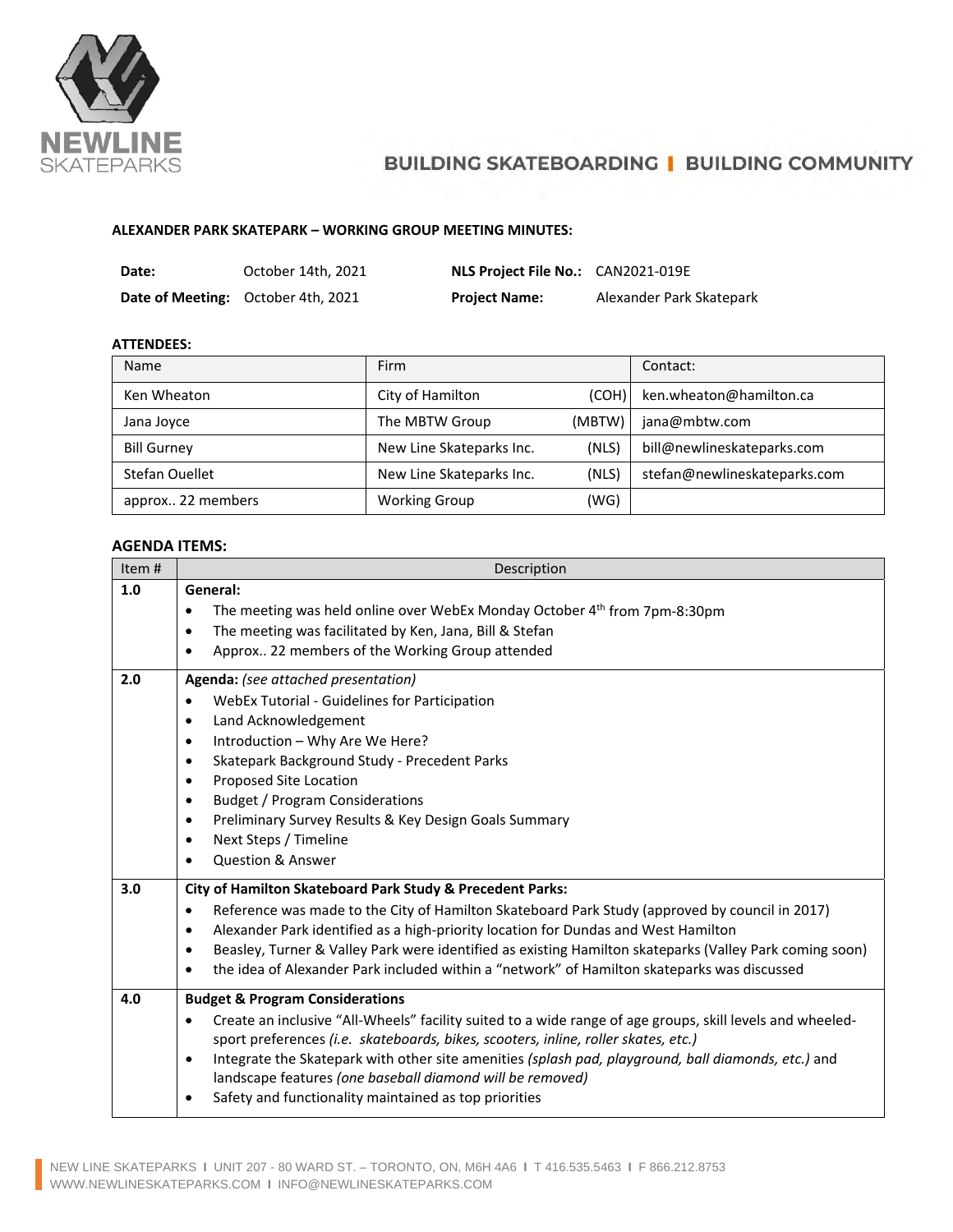

# **BUILDING SKATEBOARDING | BUILDING COMMUNITY**

| 5.0 | <b>Preliminary Survey - Summarized Results</b>                                                                                                                                                                                                                                                                                                                                                                                                                                                                                                                                                                                                                                                                                                                                                                                                                                                                                                                                                                                                                                                                                                                                                                                                                                                                                                                                                                           |
|-----|--------------------------------------------------------------------------------------------------------------------------------------------------------------------------------------------------------------------------------------------------------------------------------------------------------------------------------------------------------------------------------------------------------------------------------------------------------------------------------------------------------------------------------------------------------------------------------------------------------------------------------------------------------------------------------------------------------------------------------------------------------------------------------------------------------------------------------------------------------------------------------------------------------------------------------------------------------------------------------------------------------------------------------------------------------------------------------------------------------------------------------------------------------------------------------------------------------------------------------------------------------------------------------------------------------------------------------------------------------------------------------------------------------------------------|
|     |                                                                                                                                                                                                                                                                                                                                                                                                                                                                                                                                                                                                                                                                                                                                                                                                                                                                                                                                                                                                                                                                                                                                                                                                                                                                                                                                                                                                                          |
|     | There are 40 members in the Working Group (22 participants submitted a survey)<br>$\bullet$<br>A wide range of age groups was represented<br>$\bullet$<br>77% of responses from "Active Park Users" (incl. skateboarders at 43%, scooters at 17% & BMX at 7%)<br>$\bullet$<br>23% of responses from Parents/Guardians<br>$\bullet$<br>Top (3) skateparks that survey responses have visited include: Turner Skatepark (Hamilton), Memorial<br>$\bullet$<br>Skatepark (Waterdown), Inflow (Dundas) - indoor, Beasley Park (Hamilton) and Norton Park (Burlington)                                                                                                                                                                                                                                                                                                                                                                                                                                                                                                                                                                                                                                                                                                                                                                                                                                                         |
|     | Top Level Terrain Priorities appear to be "Bowl/Halfpipe" & "Pump/Carve" typologies, with (large bowls,<br>$\bullet$<br>mini bowls, pools, quarter pipes, half pipes, etc.) as the most popular responses<br>Second Level Terrain Priorities appear to be "Plaza/Street" & "Street/Obstacle" typologies, with (rails,<br>$\bullet$<br>down-rails, ledges, stair sets, manual pads, banks, hips & fun-boxes, etc.) as other popular responses                                                                                                                                                                                                                                                                                                                                                                                                                                                                                                                                                                                                                                                                                                                                                                                                                                                                                                                                                                             |
|     | Most popular support amenities suggested: (Sun-Shelter, Picnic Tables, Benches, Drinking Fountain)<br>$\bullet$<br>Other popular support amenities suggested: (Lighting, Washroom Facilities & Trees)<br>٠                                                                                                                                                                                                                                                                                                                                                                                                                                                                                                                                                                                                                                                                                                                                                                                                                                                                                                                                                                                                                                                                                                                                                                                                               |
| 6.0 | <b>Preliminary Survey - Comments, Concerns, Suggestions</b><br>Ensure skatepark is open, flows well, multiple lines without interfering with other riders<br>$\bullet$<br>Separate areas for experienced and beginners respectively<br>$\bullet$<br>Integrate colourful skatepark features/paint/graffiti art<br>$\bullet$                                                                                                                                                                                                                                                                                                                                                                                                                                                                                                                                                                                                                                                                                                                                                                                                                                                                                                                                                                                                                                                                                               |
| 7.0 | <b>Design Goals Summary</b><br>Create a safe, high-quality, colourful and open, well flowing skatepark that has smooth transitions with<br>$\bullet$<br>multiple lines that do not interfere with each other<br>Offer areas for users of different skill levels to ride safely<br>$\bullet$<br>Include a significant amount of transition elements (bowl/pool(s), QP's, spines, wall rides, etc.)<br>$\bullet$<br>Include complementary street/plaza terrain (stairs, ledges, manny pads, rails, boxes, step-ups, curbs etc.)<br>$\bullet$<br>Offer shade, seating, walkways, lighting, signage & washroom access (subject to clubhouse renovations)<br>$\bullet$                                                                                                                                                                                                                                                                                                                                                                                                                                                                                                                                                                                                                                                                                                                                                        |
| 8.0 | <b>Question &amp; Answer</b><br>Is the position of the skate park facility confirmed? Yes - based on required setbacks, views and future<br>$\bullet$<br>plans for the park (rotating the adjacent ball field) the general outline is set.<br>When is the expected completion date? Mid to late summer 2022.<br>$\bullet$<br>Will there be washrooms? Yes, it is expected that access to washrooms will be provided when the<br>$\bullet$<br>existing community hub building is renovated.<br>Will the skate park feature be lighted? Yes - lighting will be part of the design. Please note however, that<br>$\bullet$<br>as per standard park policy, lights will be turned off at 11pm.<br>Will parking be provided? No, not on site. The city is currently working with the adjacent high school to<br>negotiate shared use of their parking.<br>What is the buffer zone between the skate park and the splash pad? A area to separate the two features<br>is needed for safety. The buffer area will become clearer as the design develops.<br>Will there be separate entrances for skate park users and splash pad users? Yes - this will be an<br>$\bullet$<br>important design feature.<br>Can the design be unique and interesting - not just a grey area? Yes, the team will explore an Alexander<br>$\bullet$<br>Park specific design that will maximize user experience while being attentive to aesthetics. |